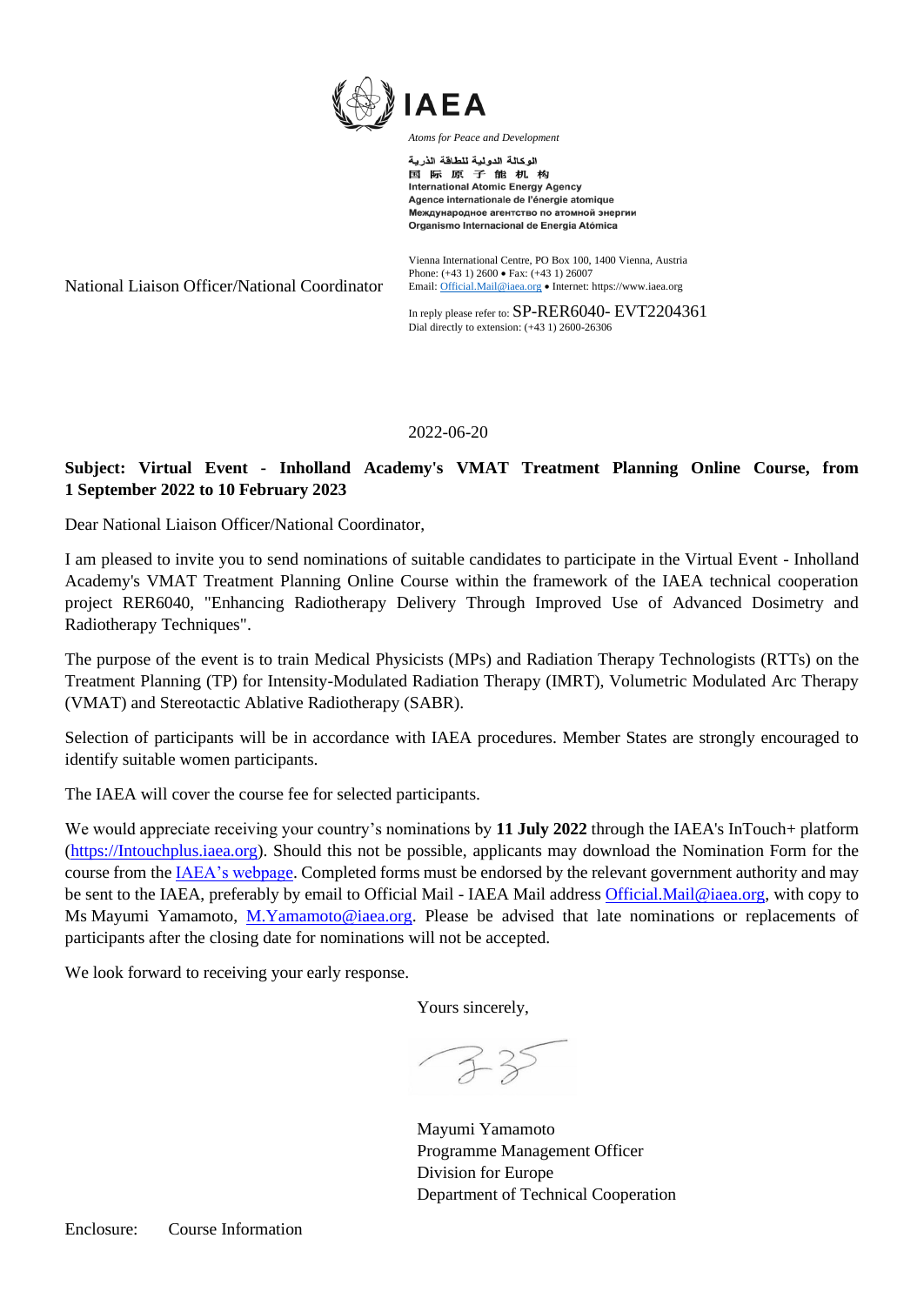

## **Inholland Academy's VMAT Treatment Planning Online Course in 2022**

## **supported under the Regional TC Project RER/6/040**

## **"Enhancing Radiotherapy Delivery Through Improved Use of Advanced Dosimetry and Radiotherapy Techniques"**

| <b>Event Number</b>                  | SP-RER6040- EVT2204361                                                                                                                                                                                                                                                                                                                                                                                                                                                                                                                                                                                                                                                                                                                                                                                                                                                                                                                                                       |
|--------------------------------------|------------------------------------------------------------------------------------------------------------------------------------------------------------------------------------------------------------------------------------------------------------------------------------------------------------------------------------------------------------------------------------------------------------------------------------------------------------------------------------------------------------------------------------------------------------------------------------------------------------------------------------------------------------------------------------------------------------------------------------------------------------------------------------------------------------------------------------------------------------------------------------------------------------------------------------------------------------------------------|
| <b>Event Title</b>                   | Virtual Event - Inholland Academy's VMAT Treatment Planning Online<br>Course                                                                                                                                                                                                                                                                                                                                                                                                                                                                                                                                                                                                                                                                                                                                                                                                                                                                                                 |
| <b>Location</b>                      | Online course                                                                                                                                                                                                                                                                                                                                                                                                                                                                                                                                                                                                                                                                                                                                                                                                                                                                                                                                                                |
| Date                                 | 01 SEPT 2022 – 10 FEB 2023, approx. 12 online sessions                                                                                                                                                                                                                                                                                                                                                                                                                                                                                                                                                                                                                                                                                                                                                                                                                                                                                                                       |
| <b>Nomination</b><br><b>Deadline</b> | 11 July 2022                                                                                                                                                                                                                                                                                                                                                                                                                                                                                                                                                                                                                                                                                                                                                                                                                                                                                                                                                                 |
| <b>Course Information</b>            | During this six-month course the participant will acquire comprehensive<br>knowledge and skills in the field of Treatment Planning (TP) for<br>Intensity-Modulated Radiation Therapy (IMRT), Volumetric Modulated Arc<br>Therapy (VMAT) and Stereotactic Ablative Radiotherapy (SABR).<br>Interactive teaching sessions, focused on situations encountered in clinical<br>practice, are an important component of the course.                                                                                                                                                                                                                                                                                                                                                                                                                                                                                                                                                |
|                                      | In the first part of the course the student performs four treatment planning<br>exercises. In addition, participants are also required to work on a detailed case<br>study, which forms part of the course assessment. During the online group<br>sessions participants present the results of their (treatment planning) tasks and<br>each presentation is followed by a discussion period. In the second part of the<br>module the skills of the participants are deepened by another four patient cases<br>that are more complex and depending on the skills of the participant he can<br>select for each tumorsite a treatment planning task that matches best to his<br>skills. In this second part the participants are challenged to explore the potential<br>of their treatment planning systems. In the last part of the module participants<br>complete their case study and perform one complex treatment planning case.<br>Zoom is used for the online sessions. |
| <b>Course Director</b>               | Mr. Jelle Scheurleer<br><b>Inholland University</b><br>Bijdorplaan 15<br>2003 RN HAARLEM<br><b>NETHERLANDS</b><br>Email: Jelle.Scheurleer@inholland.nl<br>Tel.: +31-615 279 629                                                                                                                                                                                                                                                                                                                                                                                                                                                                                                                                                                                                                                                                                                                                                                                              |